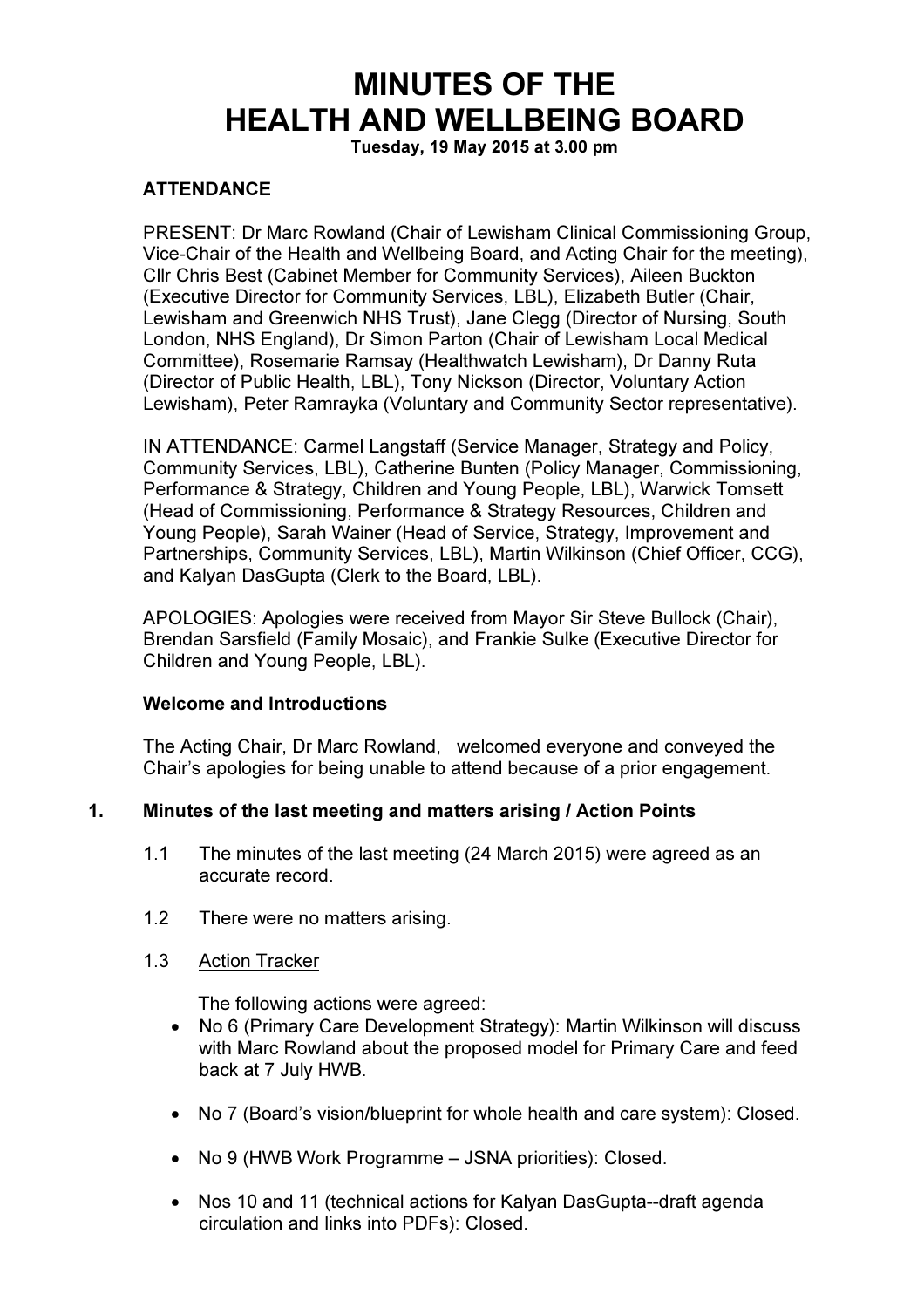## 2. Declarations of Interest

There were no declarations of interest.

#### 3. Adult Integrated Care Programme, Better Care Fund and Draft Joint Commissioning Intentions

- 3.1 Sarah Wainer (Head of Service, Strategy, Improvement and Partnerships, Community Services, LBL) provided members with an update on Lewisham's Adult Integrated Care Programme, the Better Care Fund and the Joint Commissioning Intentions for Integrated Care.
- 3.2 With respect to "Patient Experience" (Sections 6.2-6.4 of the submitted report), Dr Simon Parton stressed the importance of encouraging the public to regard GPs as a valuable asset and resort rather than as a default option.
- 3.3 The Board:
	- Noted the update provided on the Adult Integration Care Programme;
	- Approved the process for approving the Better Care Fund quarterly return and noted the progress on the establishment of pooled budget arrangements (Section 75) for the Better Care Fund plan;
	- Noted the findings of the joint public engagement exercise and the draft Commissioners response on the impact on the joint commissioning plans for integrated care.
	- Agreed that the draft template should be circulated to the full Board concurrently with the Chair and Vice-Chair, for possible comments from members.
	- Agreed that the final version should be signed by the Chair and Vice-Chair and circulated to the Board later.
	- Agreed that Martin Wilkinson should feed back to the 7 July 2015 HWB a progress report, focusing on some key messages from the planned engagement exercise. (The Board also noted that the co-ordination of data is already underway under the direction of the AICPB and that CYP's work is progressing via Customer Services.)
	- Agreed that the HWB should publish the data in the interests of transparency.
	- Agreed to consider the CCG Operating Plan as an Information item. Charles Malcolm-Smith to confirm whether the item will feature in July or in September 2015.

#### 4. Key Messages from the Joint Strategic Needs Assessment and Engagement Process for Selection of Topics for 2015-16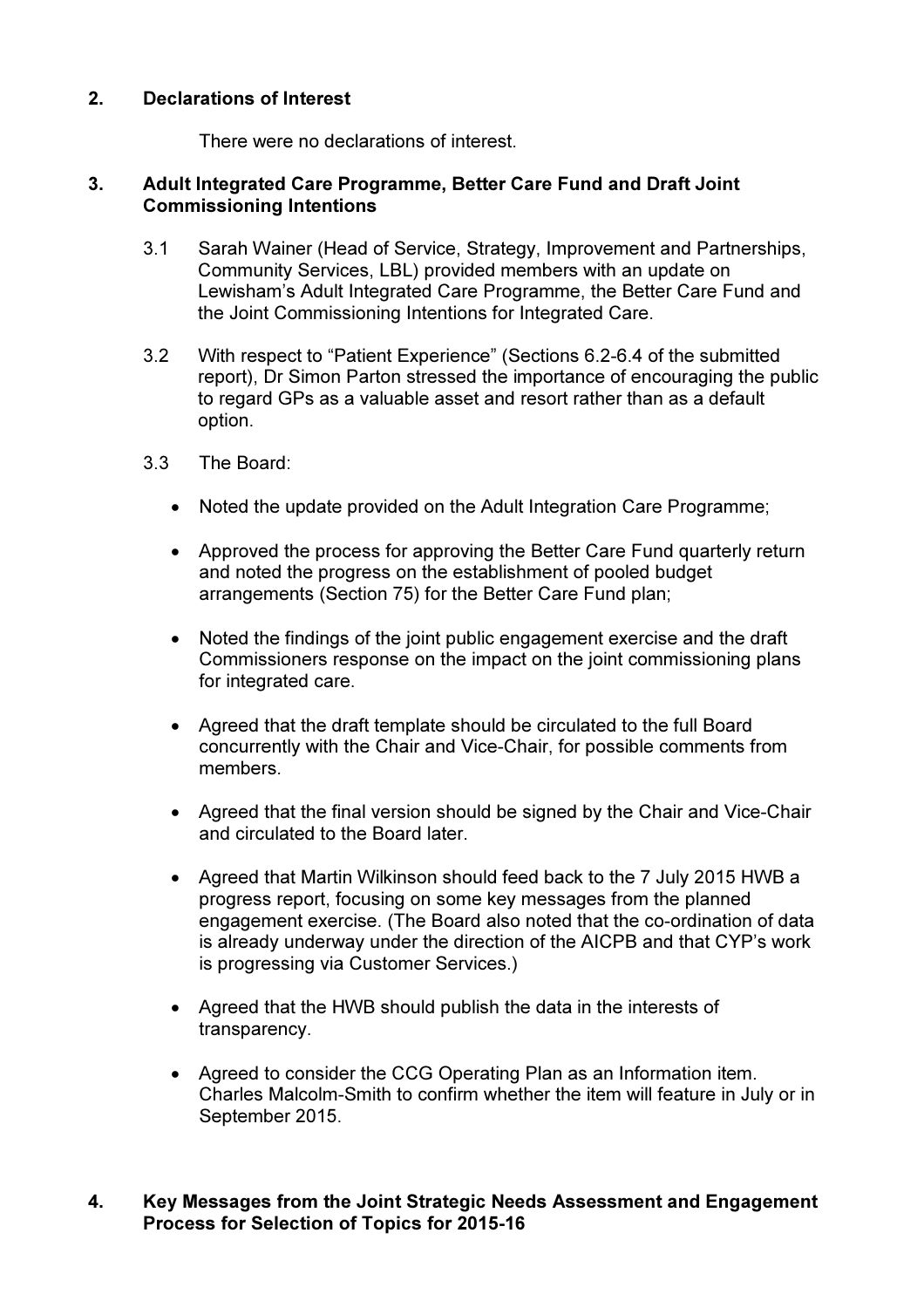- 4.1 Dr Danny Ruta (Director of Public Health, LBL) provided an overview of the health of the population of Lewisham and key challenges to inform the Health and Wellbeing Board and the Strategy. Additionally, he described the process for engaging stakeholders and the wider community in the selection and production of needs assessment topics for the JSNA.
- 4.2 The following points were highlighted:
	- Lewisham continues to face notable health challenges. With a fastgrowing population, these issues need to continue to be addressed through the Health and Wellbeing Board and its Strategy.
	- The proposed process for engaging stakeholders and the wider community in selecting and prioritising JSNA topics for future needs assessments will ensure that the process is systematic and improved and overseen by the Health And Wellbeing Implementation Group, which is accountable to the Health and Wellbeing Board.
- 4.3 The following issues were raised or highlighted in the discussion:
	- Radical action may be needed to address the inequality and needs, linked to poverty, of Lewisham's Black and Minority Ethnic (BAME) population, especially regarding their mental health needs.
	- Communication, through community engagement at neighbourhood level (e.g. through the Neighbourhood Care Network), is key to addressing the community's health and wellbeing needs.
	- In key areas of risk, preventive measures should be implemented, especially targeted at children vulnerable to toxic stress, smoking, etc. Low birthweight among BAME babies is also an important area to address.
	- Tony Nickson raised the issue of addressing the potential impact of impending service cuts on patients with long-term conditions.
- 4.4 The Board:
	- Agreed the proposed process for engaging stakeholders and the wider community in the selection and production of needs assessment topics for the JSNA.
	- Agreed to refer the data on the impact of impending cuts to patients with Long-Term Conditions to the Advice Consortium, which has already started to collect data.
	- Thanked the writer and presenter for the report.

#### 5. Children and Young People's Plan 2015-18: Engagement Process Progress Update

5.1 Warwick Tomsett (Head of Commissioning, Performance & Strategy Resources, Children and Young People) and Catherine Bunten (Policy Manager, Commissioning, Performance & Strategy, Children and Young People, LBL) provided the Board with an update on the development of the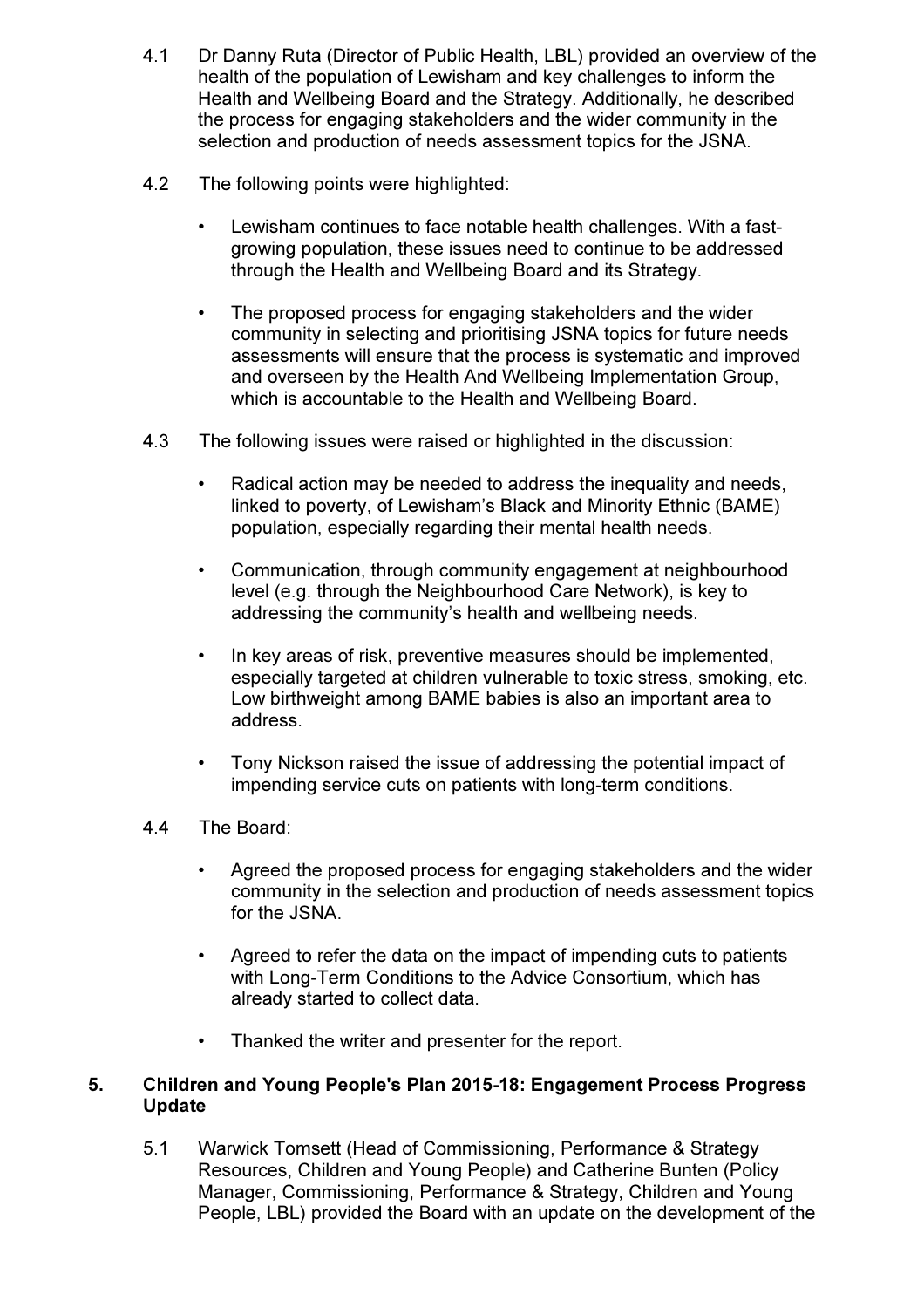Children and Young People's Plan 2015-2018 (CYPP) and informed the Board of the timetable for publication.

- 5.2 The following points were highlighted:
	- Children's carers should be encouraged to take responsibility for the health of the children and to access GPs in a correspondingly responsible way.
	- Pre-birth early intervention should be used for babies at risk of low birthweight.
	- Child and Adolescent Mental Health Services (CAMHS) should also be used as an early intervention tool. Headstart is designed for such interventions.
- 5.3 The Board noted the contents of the report.

# 6. Health and Wellbeing Board Work Programme

### 6. Health and Wellbeing Board Work Programme (Carmel Langstaff)

- 6.1 Carmel Langstaff (Service Manager, Strategy and Policy, Community Services, LBL) presented the draft work programme for discussion and approval.
- 6.2 The following issues were raised or highlighted in the discussion:
	- Elizabeth Butler proposed that the Greenwich and Lewisham NHS Trust should feed into the planned collaborative reports rather than producing separate ones of its own.
	- There was a request to defer the CCG operating plan to September.
- 6.4 The Board:
	- Agreed that the frequency of exception reporting on the HWB Strategy performance dashboard should be considered when the HWB Strategy is refreshed.
	- Agreed to a CCG update on plans developed in response to the engagement activity re: the joint commissioning intentions.
	- Agreed that the AICP update in September should focus on the neighbourhood community care model.
	- Agreed to consider a paper on approaches to tackling FGM as an information item.
	- Agreed that the Action Plan following the dementia event should be presented to the Board.
	- Agreed that the following items could be included in the work programme: